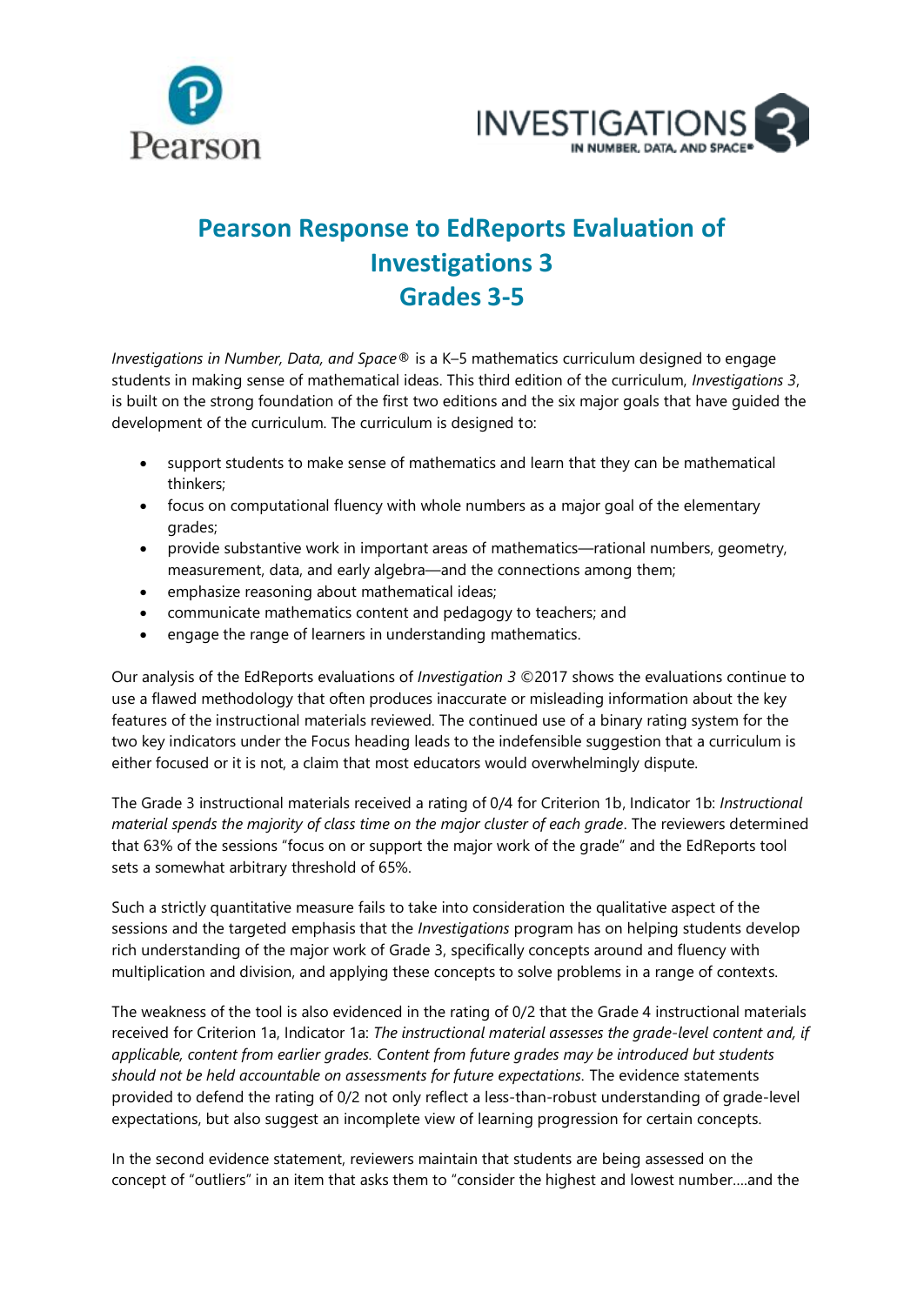outliers." However, teachers are specifically told that students' understanding of "outlier" is NOT to be assessed. (See Teacher Note 1 of Grade 4 Unit 2 Generating and Representing Measurement Data.) It is worth noting that the authors of the K-3 Categorical Data and 3-5 Measurement Data Progressions document suggest that starting in Grade 2, "[s]tudents might enjoy discussing and interpreting visual features of line plots, such as the "outlier" value of 69 inches in this line plot."

## **A Curriculum Built Around Math Practices**

In *Investigations*, students' development of mathematical concepts is fostered by practices that the Common Core State Standards for Mathematics calls the Standards for Mathematical Practices. "Developing an understanding of what it means to do mathematics is fundamentally about the practices of the discipline. *Investigations in Number, Data, and Space* has always integrated in the learning sequence those core mathematical practices that focus on reasoning, communication, and making sense. This third edition of the curriculum makes more explicit the mathematical practices that have always been embedded in the materials." "Just as students have to learn mathematical content, they also need to learn how to engage in mathematical practices through targeted, intentional planned instruction. It is not sufficient to post a list of practices on the wall or have students check off when they are engaging in a particular practice." (Implementation Guide, p. 44)

This approach has been so powerful that many math educators consider the program a hallmark of effective instruction on these habits of mind. One of its most recognized strengths is the seamless integration of content and the Mathematical Practices.

In *Investigations 3*, several features were added to the program to give greater visibility to the role of the math practices in the curriculum. These include the following:

- **Mathematical Practices in This Unit Essays** In each unit is a Mathematical Practice in this Unit essay that describes two *highlighted practices* and provides examples of how teachers support students to learn about those practices*.* Each of the eight practices is highlighted twice at each grade. The math practices for the unit are carefully chosen because the mathematical content of the unit provides important opportunities for students to learn how to engage in that practice. When viewed collectively, across K-5, these 12 essays offer teachers an in-depth view of *each* Math Practice.
- **Math Practice Notes for Highlighted Practices** Throughout the sessions, in each curriculum unit, are sidebar notes that point out opportunities for students to engage in the highlighted mathematical practices and provide tips at point of use for how teachers can attend to these practices.
- **Math Practice Notes for Non-Highlighted Practices:** Additional sidebar notes within the sessions point out opportunities for engaging students in mathematical practices that are not the highlighted practices for the unit.
- **Highlighted Practices in Ongoing Assessment** Part of providing targeted, intentional, planned instruction in the mathematical practices is assessing students' learning. The highlighted practices are integrated into *Ongoing Assessment: Observing Students at Work* for relevant sessions.
- **Assessment checklists for the Highlighted Practices** Assessment Checklists that focus on the highlighted practices are provided in each unit. These offer a way to gauge students'